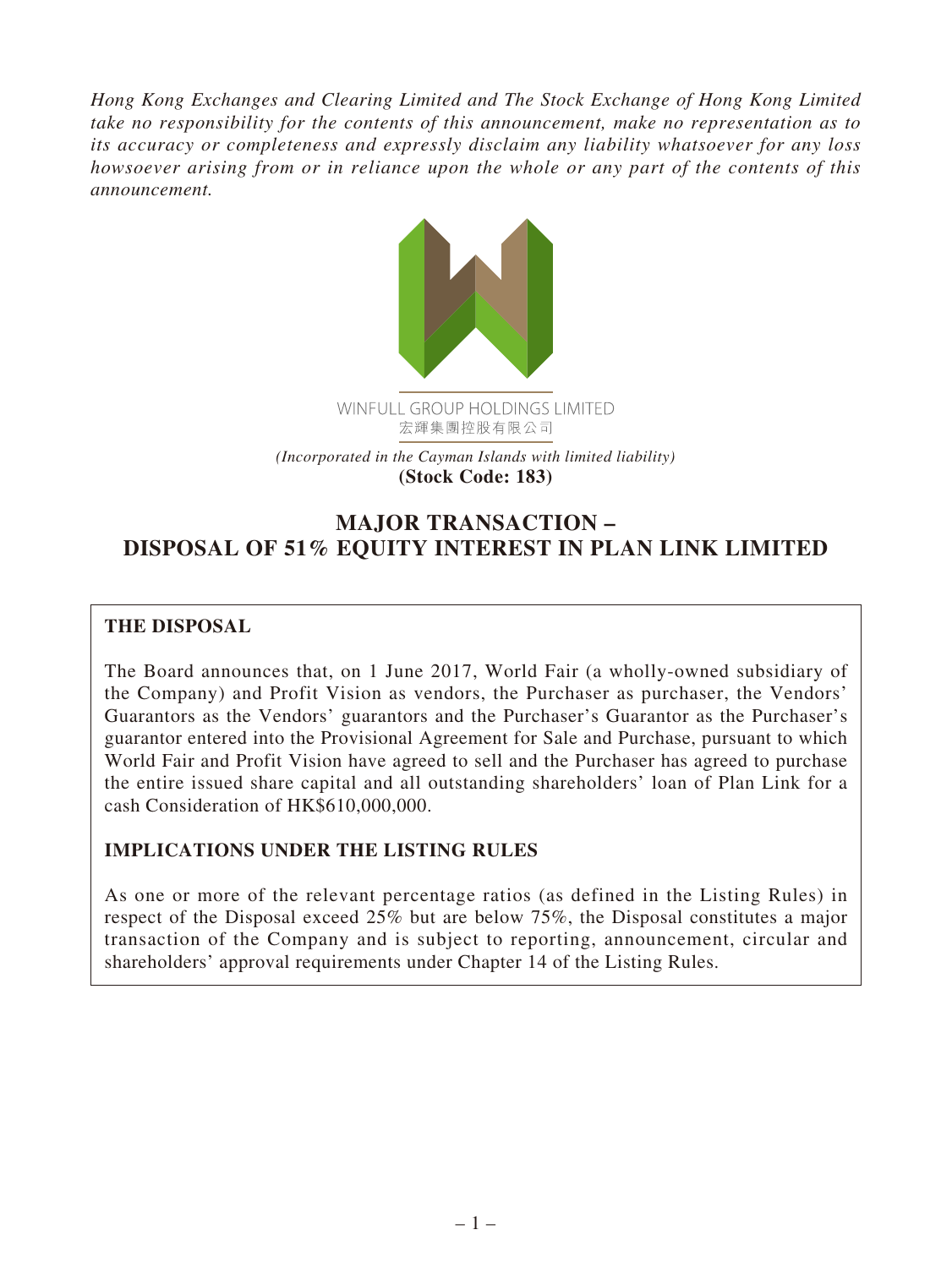Mr. Pong, an executive Director and a controlling Shareholder, is interested in, by himself and through Virtue Partner Group Limited (a company wholly-owned by Mr. Pong), an aggregate of 3,353,747,668 Shares, representing approximately 60.45% of the entire issued share capital of the Company as at the date of this announcement. Since (i) no Shareholder has material interest in the Disposal and therefore none of the Shareholders is required to abstain from voting if the Company were to convene a general meeting for the approval of the Disposal; and (ii) the Company has obtained a written approval dated 31 May 2017 from Mr. Pong and Virtue Partner Group Limited for the approval of the Disposal, no general meeting of the Company is required to be convened for the approval of the Provisional Agreement for Sale and Purchase and the Disposal pursuant to Rule 14.44 of the Listing Rules.

A circular containing, among other matters, further details about the Disposal and the prospective formal sale and purchase agreement to be entered into, will be despatched to the Shareholders. As the formal sale and purchase agreement is to be entered into latest by 28 June 2017, the Company will apply for a waiver from strict compliance with Rule 14.41(a) of the Listing Rules from the Stock Exchange, so that the despatch date of the circular can be postponed to a date more than 15 business days after publication of this announcement, which is expected to be on or before 4 July 2017.

**Shareholders and potential investors of the Company should note that the Disposal may or may not proceed as they are subject to a number of Conditions, which may or may not be fulfilled. Shareholders and potential investors of the Company are reminded to exercise caution when dealing in the Shares.**

## **THE DISPOSAL**

The Board announces that, on 1 June 2017, World Fair (a wholly-owned subsidiary of the Company) and Profit Vision as vendors, the Purchaser as purchaser, the Vendors' Guarantors as the Vendors' guarantors and the Purchaser's Guarantor as the Purchaser's guarantor entered into the Provisional Agreement for Sale and Purchase, pursuant to which World Fair and Profit Vision have agreed to sell and the Purchaser has agreed to purchase the entire issued share capital and all outstanding shareholders' loan of Plan Link for a cash Consideration of HK\$610,000,000.

### **PROVISIONAL AGREEMENT FOR SALE AND PURCHASE**

The material terms of the Provisional Agreement for Sale and Purchase are summarised below:

### **Date**

1 June 2017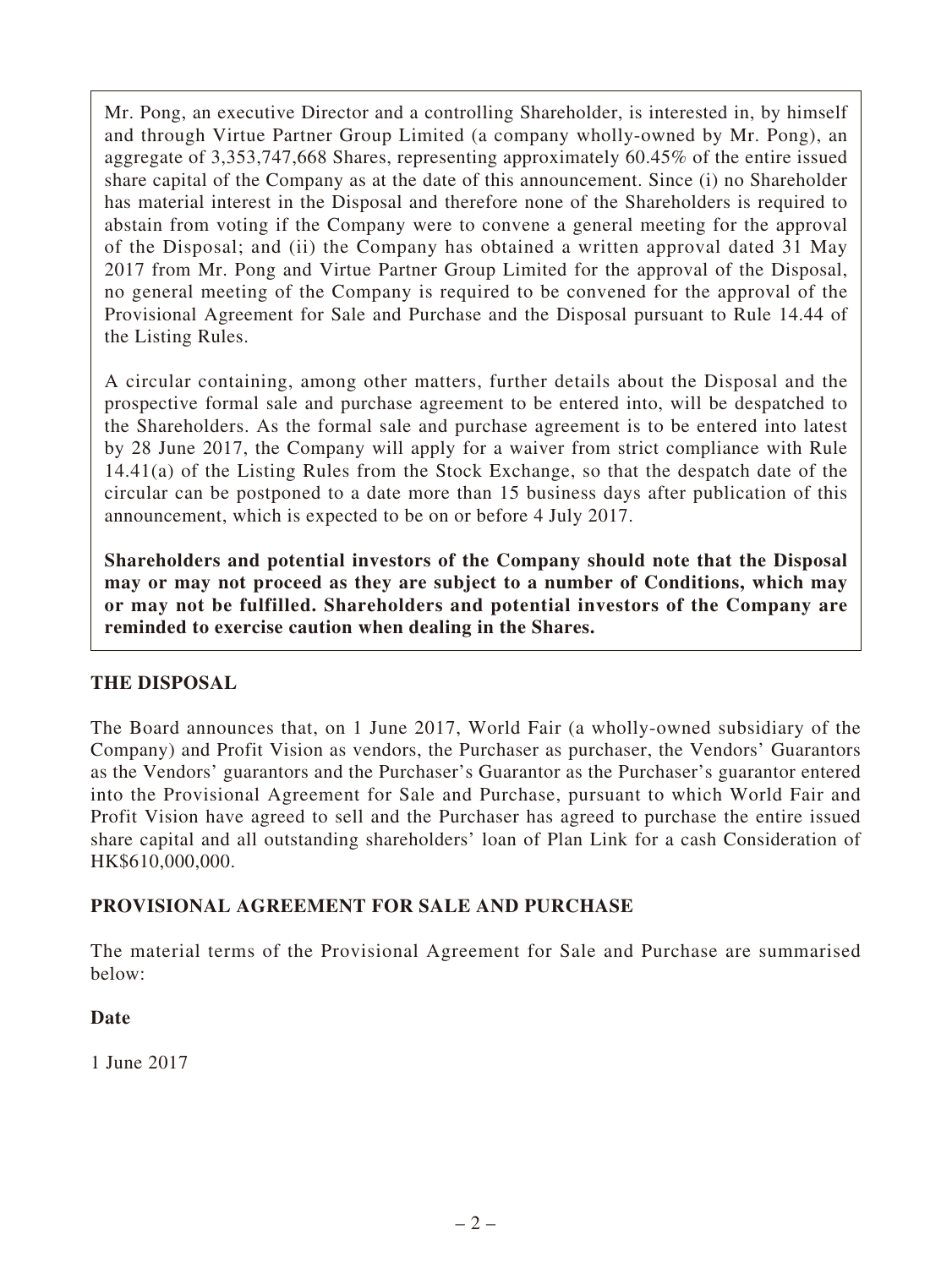### **Parties**

| Vendors:                      | (1)                | World Fair, a wholly-owned subsidiary of the Company |
|-------------------------------|--------------------|------------------------------------------------------|
|                               | (11)               | Profit Vision                                        |
| Purchaser:                    |                    | <b>Smart World Development Holdings Limited</b>      |
| Vendors'<br><b>Guarantors</b> | $\left( 1 \right)$ | The Company                                          |
|                               | (11)               | One of the directors of Profit Vision                |
| Purchaser's<br>Guarantor      |                    | Country Garden Holdings Company Limited              |

### **Subject Matter**

Subject to the terms of the Provisional Agreement for Sale and Purchase, the Vendors have agreed to sell and the Purchaser has agreed to purchase the entire issued share capital and all outstanding shareholders' loan of Plan Link for a cash Consideration of HK\$610,000,000.

The Parties have agreed to enter into a formal sale and purchase agreement on or before 28 June 2017.

#### **Consideration**

The Consideration of HK\$610,000,000 shall be payable by way of cashier order or solicitors' cheque in the following manner:

- (i) An initial deposit of HK\$5,000,000 to be paid to the Vendors' Solicitors as stakeholders upon the signing of the Provisional Agreement for Sale and Purchase;
- (ii) A balance of initial deposit of HK\$56,000,000 to be paid to the Vendors' Solicitors as stakeholders on or before the fifth day after the date of the Provisional Agreement for Sale and Purchase;
- (iii) A further deposit and part payment of the Consideration of HK\$61,000,000 to be paid to the Vendors' Solicitors as stakeholders on or before 28 June 2017; and
- (iv) the remaining balance of the Consideration of HK\$488,000,000 to be paid to the Vendors or such person(s) as the Vendors may direct in writing upon Completion.

Payments that are received and held by the Vendors' Solicitors under (i), (ii) and (iii) above will be released to the Vendors on 28 June 2017 or upon the Purchaser having completed or being deemed to have completed its due diligence review on the Target Group and the Vendors having proved and shown that High Bond possesses good title to the Properties free from encumbrances pursuant to the terms of the Provisional Agreement for Sale and Purchase, whichever is earlier.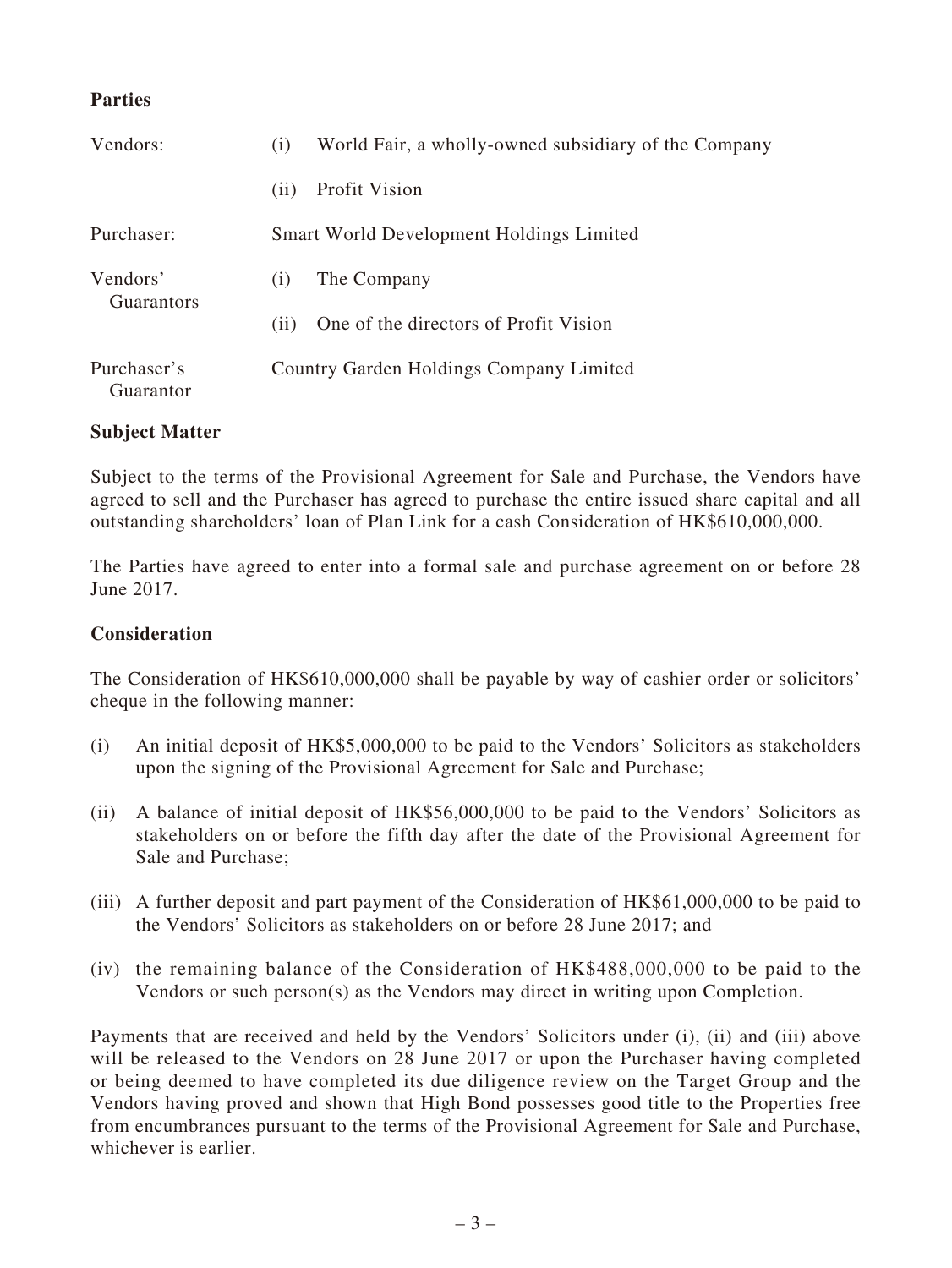The Consideration was determined after arm's length negotiations between the Vendors and the Purchaser through an estate agent taking into account, among other things, the recent market conditions of the property market in Hong Kong, the market value of the Properties, the net assets value of the Target Group and the gain from the Disposal as detailed in the paragraph headed "Financial Effects of the Disposal" below.

Having considered the above and the factors described under the section headed "Reasons for and Benefits of the Disposal" below, the Directors consider that the Consideration is fair and reasonable and in the interest of the Company and the Shareholders as a whole.

### **Conditions Precedent**

Completion is conditional upon the following Conditions:

- (i) the Vendors having proved and shown, in accordance with section 13 of the Conveyancing and Property Ordinance (Chapter 219 of the Laws of Hong Kong) that High Bond possesses good title to the Properties free from encumbrances;
- (ii) the absence of any breach of any representations and warranties given by the Vendors contained in the Provisional Agreement for Sale and Purchase and/or to be contained in the formal sale and purchase agreement;
- (iii) the Certificate on Completion of Demolition Works (Form BA14A) in respect of the Properties being duly submitted to the Building Authority of the Hong Kong government; and
- (iv) the Purchaser having completed its due diligence review on the Target Group and such due diligence review does not reveal any issues which have material adverse effect on the business, operation or financial position of the Target Group which leads to the Target Group suffering losses or incurring expenses in aggregate equal to or greater than HK\$5,000,000.

The Purchaser may waive any of the Conditions. If any of the Conditions is not fulfilled (or otherwise waived by the Purchaser in accordance with the Provisional Agreement for Sale and Purchase, as the case may be) on or before the Completion Date or such other date as the Parties may agree in writing, all rights and obligations of the Parties shall automatically lapse and be of no further force and effect and no party shall have any liability under the Provisional Agreement for Sale and Purchase, save for the refund by the Vendors to the Purchaser of all deposits paid by the Purchaser.

### **Completion**

If all the Conditions are fulfilled (or otherwise waived by the Purchaser in accordance with the Provisional Agreement for Sale and Purchase, as the case may be) on or before the Completion Date, Completion shall take place on the Completion Date or such other date and time as may be agreed among the Parties in writing.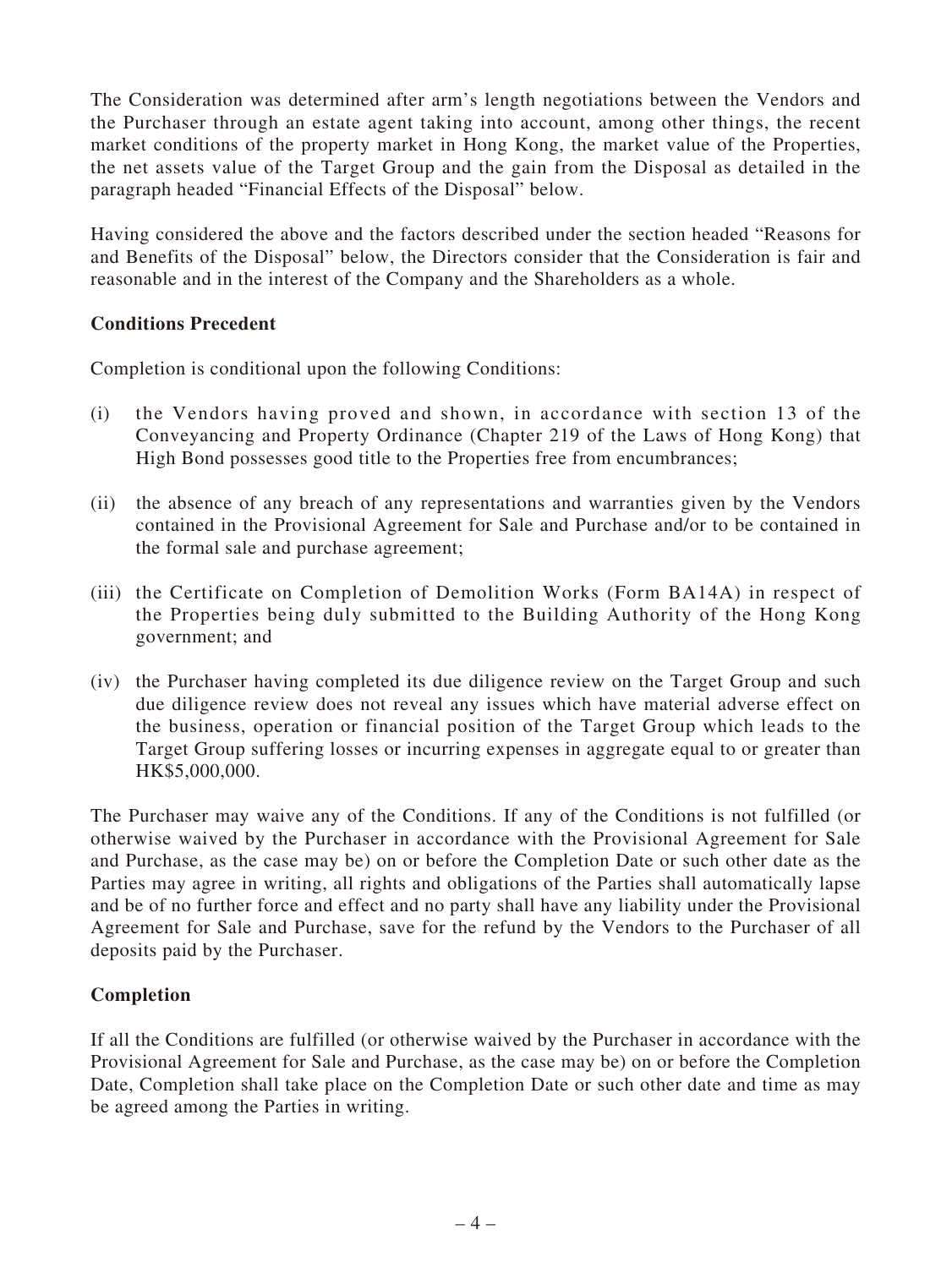#### **Guarantees**

Pursuant to the terms of the Provisional Agreement for Sale and Purchase, each of the Company and one of the directors of Profit Vision shall guarantee the performance of the obligations of World Fair and Profit Vision, respectively for a period of twenty-four months after Completion on several basis in proportion to their respective shareholdings in Plan Link. The Purchaser's Guarantor agreed to guarantee the performance of the obligations of the Purchaser under the Provisional Agreement for Sale and Purchase for a period of twenty-four months after Completion.

#### **INFORMATION OF THE TARGET GROUP**

Plan Link is a company incorporated in the British Virgin Islands with limited liability. The principal business activity of Plan Link is investment holding. The Target Group comprises Plan Link and its subsidiaries, including High Bond, Macro Win and Wofeng. The sole business of the Target Group is the re-development of the Properties through High Bond. Macro Win and Wofeng are dormant companies as at the date of this announcement.

Set out below is the unaudited financial information of the Target Group as extracted from the annual reports of the Company for the years ended 30 June 2015 and 2016 respectively:

|                          | For the year ended For the year ended |              |
|--------------------------|---------------------------------------|--------------|
|                          | <b>30 June 2016</b>                   | 30 June 2015 |
|                          | HK\$'000                              | HK\$'000     |
|                          | (unaudited)                           | (unaudited)  |
| Revenue                  |                                       |              |
| Net loss before taxation | (598)                                 | (594)        |
| Net loss after taxation  | (598)                                 | (594)        |
| Net liabilities          | (1, 844)                              | (1,247)      |

The unaudited total asset value of the Target Group for the year ended 31 December 2016 is approximately HK\$445,128,000.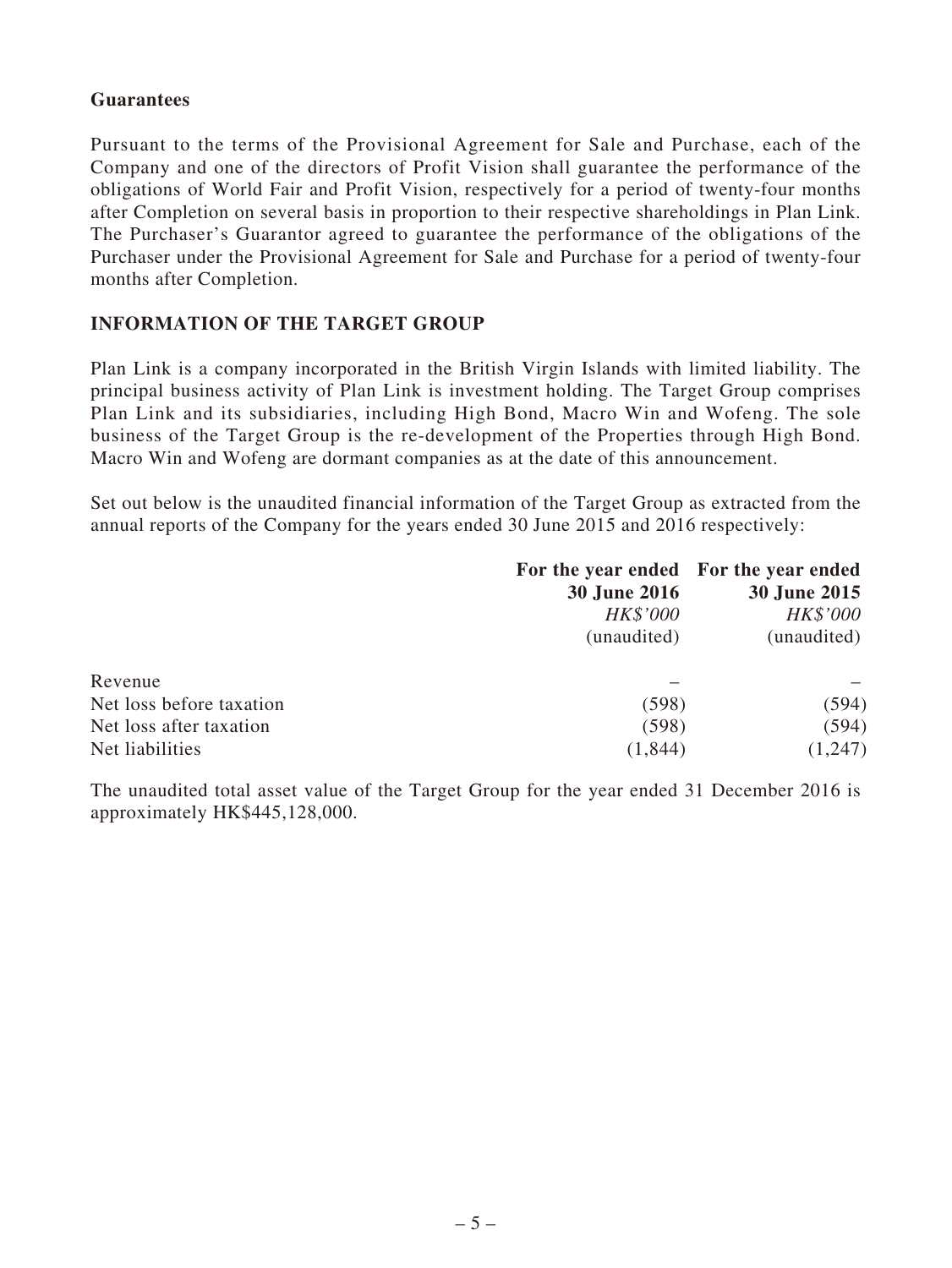### **SHAREHOLDING STRUCTURE OF THE TARGET GROUP**

The following are the shareholding structures of the Target Group as at the date of this announcement and immediately after Completion respectively:



### **As at the date of this announcement**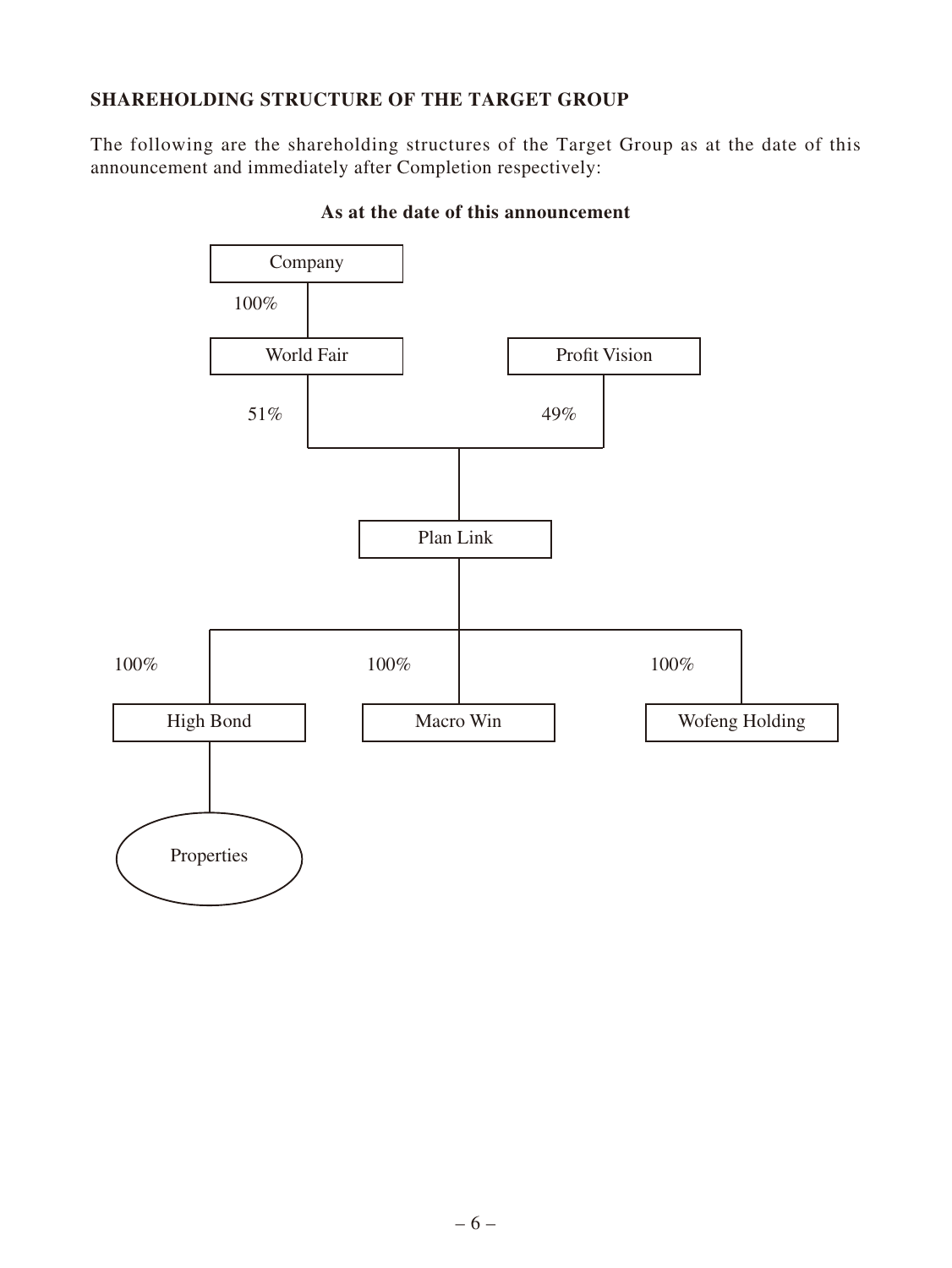### **Immediately after Completion**



### **INFORMATION OF PROFIT VISION, THE PURCHASER AND THE PURCHASER'S GUARANTOR**

### **Profit Vision**

Profit Vision is a company incorporated in Hong Kong with limited liability and is holding 49% shareholding interest in Plan Link. The principal business activity of Profit Vision is investment holding. To the best of the Directors' knowledge, information and belief having made all reasonable enquiries, as at the date of this announcement, Profit Vision and its directors are Independent Third Parties.

#### **The Purchaser**

The Purchaser is a company incorporated in the British Virgin Islands with limited liability. To the best of the Directors' knowledge, information and belief having made all reasonable enquiries, the Purchaser is a wholly-owned subsidiary of the Purchaser's Guarantor and its principal business activity is investment holding.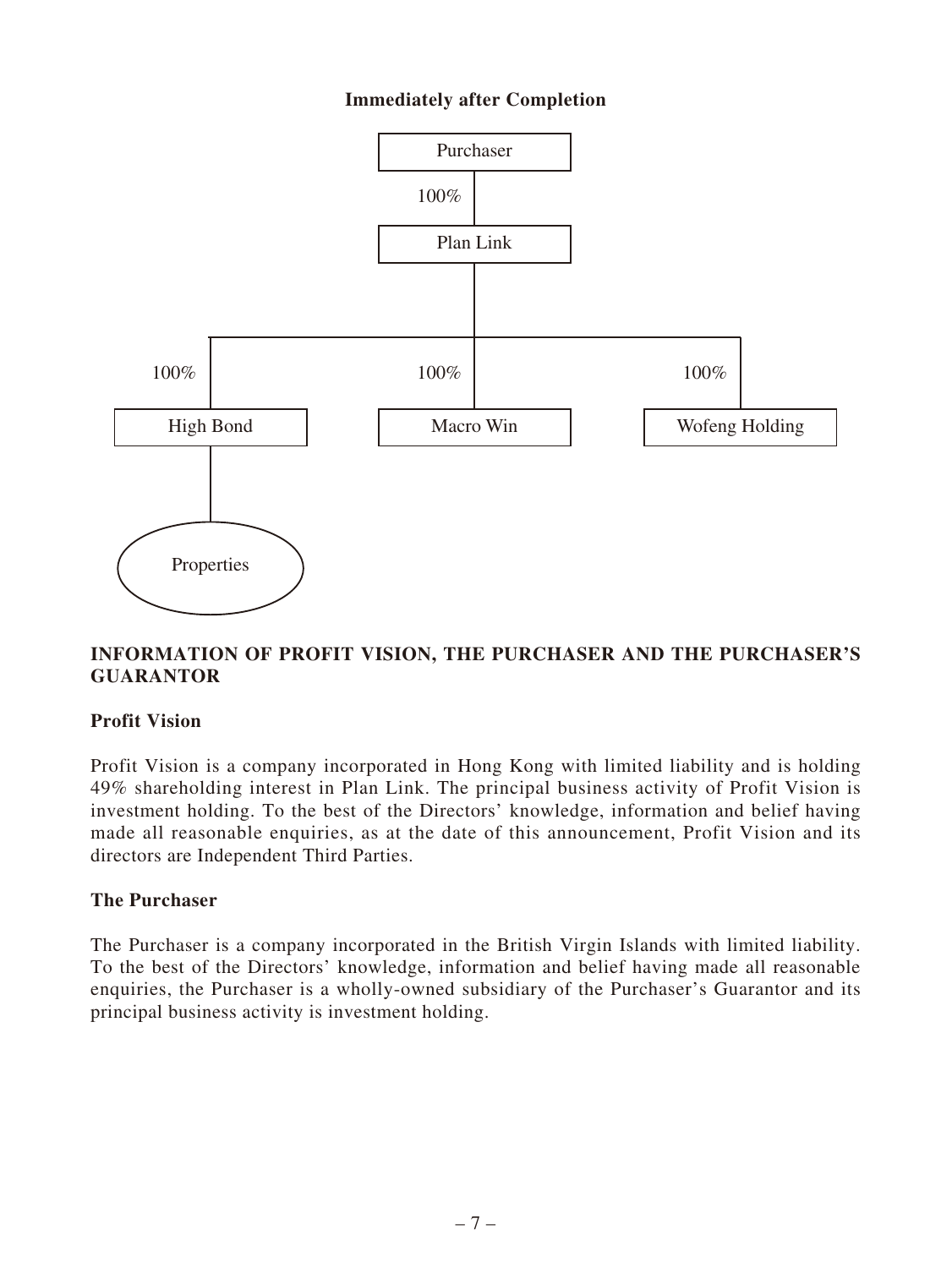### **The Purchaser's Guarantor**

The Purchaser's Guarantor is a company incorporated in the Cayman Islands with limited liability. The shares of the Purchaser's Guarantor are listed on the main board of the Stock Exchange. To the best of the Directors' knowledge, information and belief having made all reasonable enquiries, the principal business activity of the Purchaser's Guarantor is investment holding, with its major subsidiaries primarily engaged in property development in the People's Republic of China.

To the best of the Directors' knowledge, information and belief having made all reasonable enquiries, the Purchaser, the Purchaser's Guarantor and their respective connected persons are third parties independent of the Company and its connected persons.

### **FINANCIAL EFFECTS OF THE DISPOSAL**

Following Completion, Plan Link will cease to be a subsidiary of the Company and the financial results of Plan Link will cease to be consolidated into those of the Company.

The Disposal is expected to recognise a gain before tax of approximately HK\$68,400,000 to the Group, which is calculated based on the Consideration of HK\$610,000,000 less (i) net asset value of the Target Group as at 30 June 2016 and (ii) all the outstanding shareholders' loan of Plan Link, taking into account the Company's 51% shareholding interests in Plan Link, and then less other related costs and expenses of the Group. Subject to audit, the actual amount of the gain on the Disposal to be recognised by the Group will depend on the net asset value of the Target Group as at Completion and therefore may be different from the amount mentioned above.

### **REASONS FOR AND BENEFITS OF THE DISPOSAL**

The Group is principally engaged in property investment and trading, property development and provision of renovation services.

In light of the gain from the Disposal, the Board considers that the Disposal represents a good opportunity for realisation of the Group's properties under development. Further, the proceeds from the Disposal can further strengthen the cash position of the Group and will allow the Group to reallocate its resources for its principal activities.

Taking into account the abovementioned factors, the Directors consider that the terms and conditions of the Disposal are fair and reasonable and on normal commercial terms and are in the interests of the Company and Shareholders as a whole.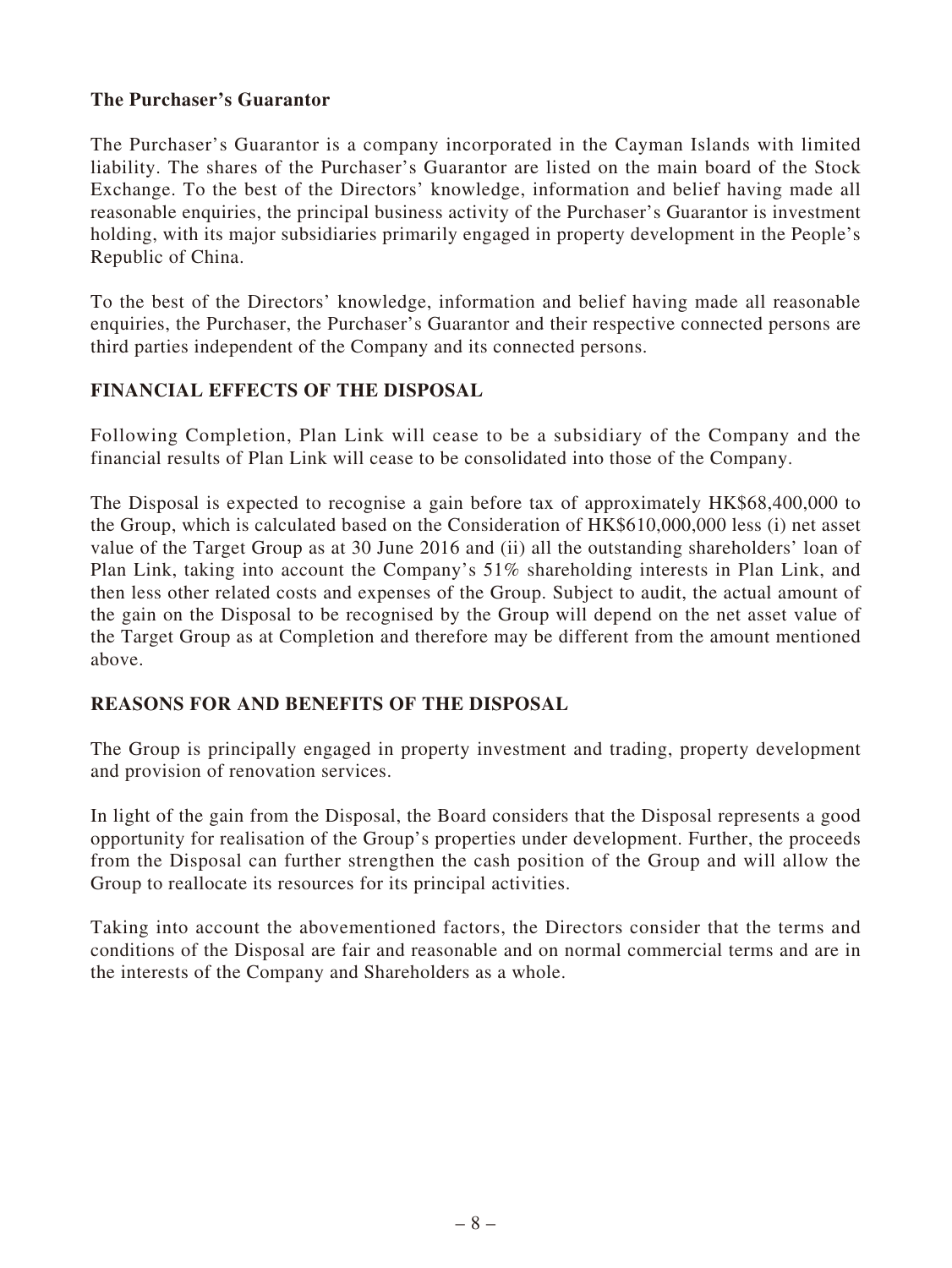### **USE OF PROCEEDS**

The net proceeds from the Disposal shared by the Group will be approximately HK\$295,200,000, which will be used for its principal activities for acquisition of properties for investment, trading and development.

### **IMPLICATIONS UNDER THE LISTING RULES**

As one or more of the relevant percentage ratios (as defined in the Listing Rules) in respect of the Disposal exceed 25% but are below 75%, the Disposal constitutes a major transaction of the Company and is subject to reporting, announcement, circular and shareholders' approval requirements under Chapter 14 of the Listing Rules.

Mr. Pong, an executive Director and a controlling Shareholder, is interested in, by himself and through Virtue Partner Group Limited (a company wholly-owned by Mr. Pong), an aggregate of 3,353,747,668 Shares, representing approximately 60.45% of the entire issued share capital of the Company as at the date of this announcement. Since (i) no Shareholder has material interest in the Disposal and therefore none of the Shareholders is required to abstain from voting if the Company were to convene a general meeting for the approval of the Disposal; and (ii) the Company has obtained a written approval dated 31 May 2017 from Mr. Pong and Virtue Partner Group Limited for the approval of the Disposal, no general meeting of the Company is required to be convened for the approval of the Provisional Agreement for Sale and Purchase and the Disposal pursuant to Rule 14.44 of the Listing Rules.

A circular containing, among other matters, further details about the Disposal and the prospective formal sale and purchase agreement to be entered into, will be despatched to the Shareholders. As the formal sale and purchase agreement is to be entered into latest by 28 June 2017, the Company will apply for a waiver from strict compliance with Rule 14.41(a) of the Listing Rules from the Stock Exchange, so that the despatch date of the circular can be postponed to a date more than 15 business days after publication of this announcement, which is expected to be on or before 4 July 2017.

### **GENERAL**

**Shareholders and potential investors of the Company should note that the Disposal may or may not proceed as they are subject to a number of Conditions, which may or may not be fulfilled. Shareholders and potential investors of the Company are reminded to exercise caution when dealing in the Shares.**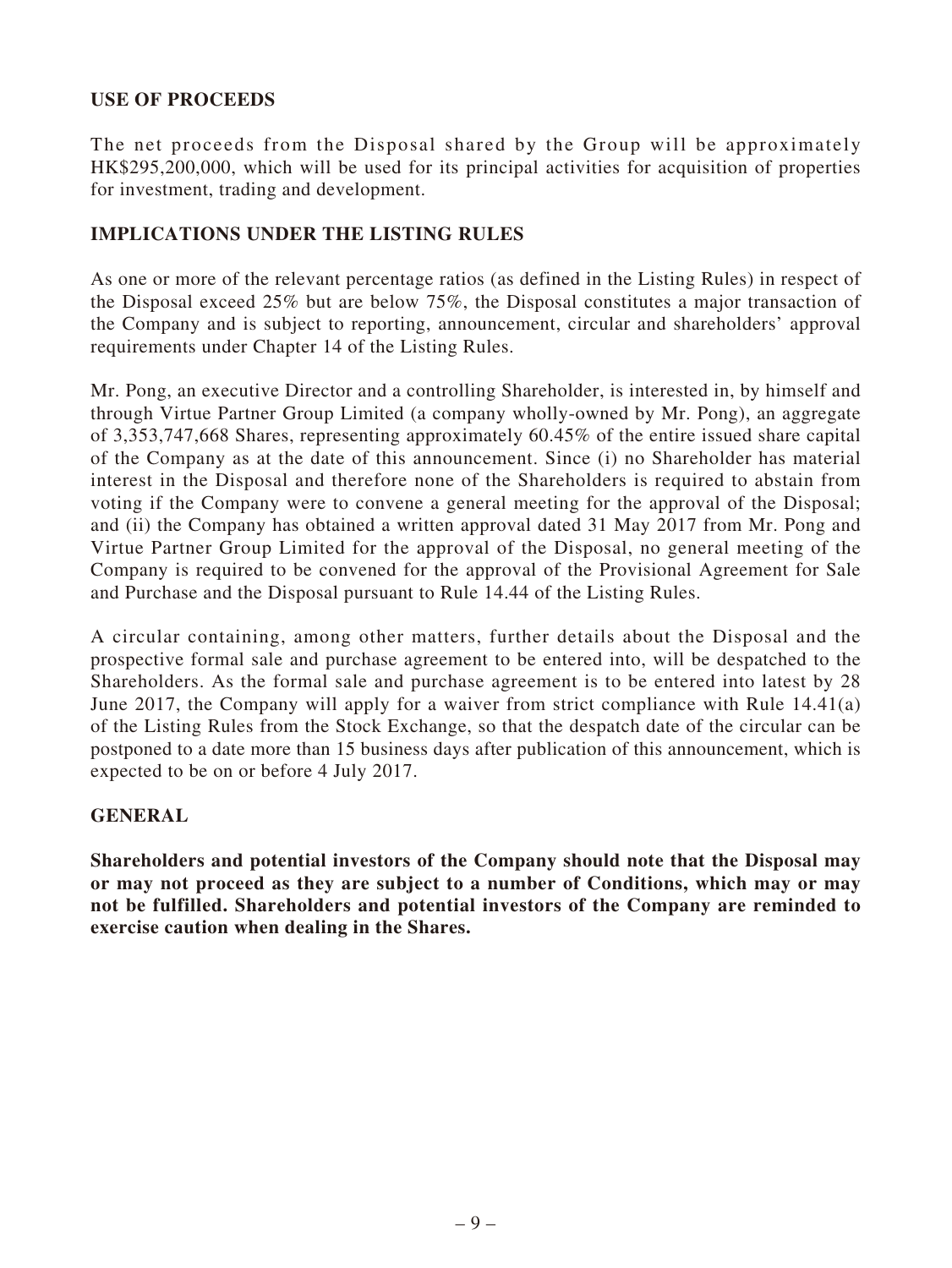# **DEFINITIONS**

In this announcement, the following expressions have the meanings set out below unless the context requires otherwise:

| "Board"                           | the board of Directors                                                                                                                                                                                                     |
|-----------------------------------|----------------------------------------------------------------------------------------------------------------------------------------------------------------------------------------------------------------------------|
| "Company"                         | Winfull Group Holdings Limited, a company incorporated in the<br>Cayman Islands with limited liability and the issued Shares of<br>which are listed on the main board of the Stock Exchange (stock<br>code: 183)           |
| "Completion"                      | completion of the Disposal                                                                                                                                                                                                 |
| "Completion Date"                 | 21 September 2017                                                                                                                                                                                                          |
| "Condition(s)"                    | the condition(s) precedent to Completion, as more particularly set<br>out under the section headed "Provisional Agreement for Sale and<br>Purchase – Conditions Precedent" to this announcement                            |
| "connected person(s)"             | has the meaning ascribed to it in the Listing Rules                                                                                                                                                                        |
| "Consideration"                   | HK\$610,000,000, being the consideration for the Disposal                                                                                                                                                                  |
| "Director(s)"                     | the director(s) of the Company                                                                                                                                                                                             |
| "Disposal"                        | (i) the sale of the entire issued share capital of Plan Link; and (ii)<br>the sale of all the outstanding shareholders' loan of Plan Link by<br>the Vendors pursuant to the Provisional Agreement for Sale and<br>Purchase |
| "Group"                           | the Company and its subsidiaries                                                                                                                                                                                           |
| "High Bond"                       | High Bond Limited, a company incorporated in the British Virgin<br>Islands with limited liability, a wholly-owned subsidiary of Plan<br>Link and the sole legal and beneficial owner of the Properties                     |
| "HK\$"                            | Hong Kong dollars, the lawful currency of the Hong Kong                                                                                                                                                                    |
| "Independent Third<br>Party(ies)" | party(ies) who, together with his/her/its ultimate beneficial<br>owner(s), is/are persons independent of the Company and its<br>connected persons (within the meaning of the Listing Rules)                                |
| "Listing Rules"                   | the Rules Governing the Listing of Securities on the Stock<br>Exchange                                                                                                                                                     |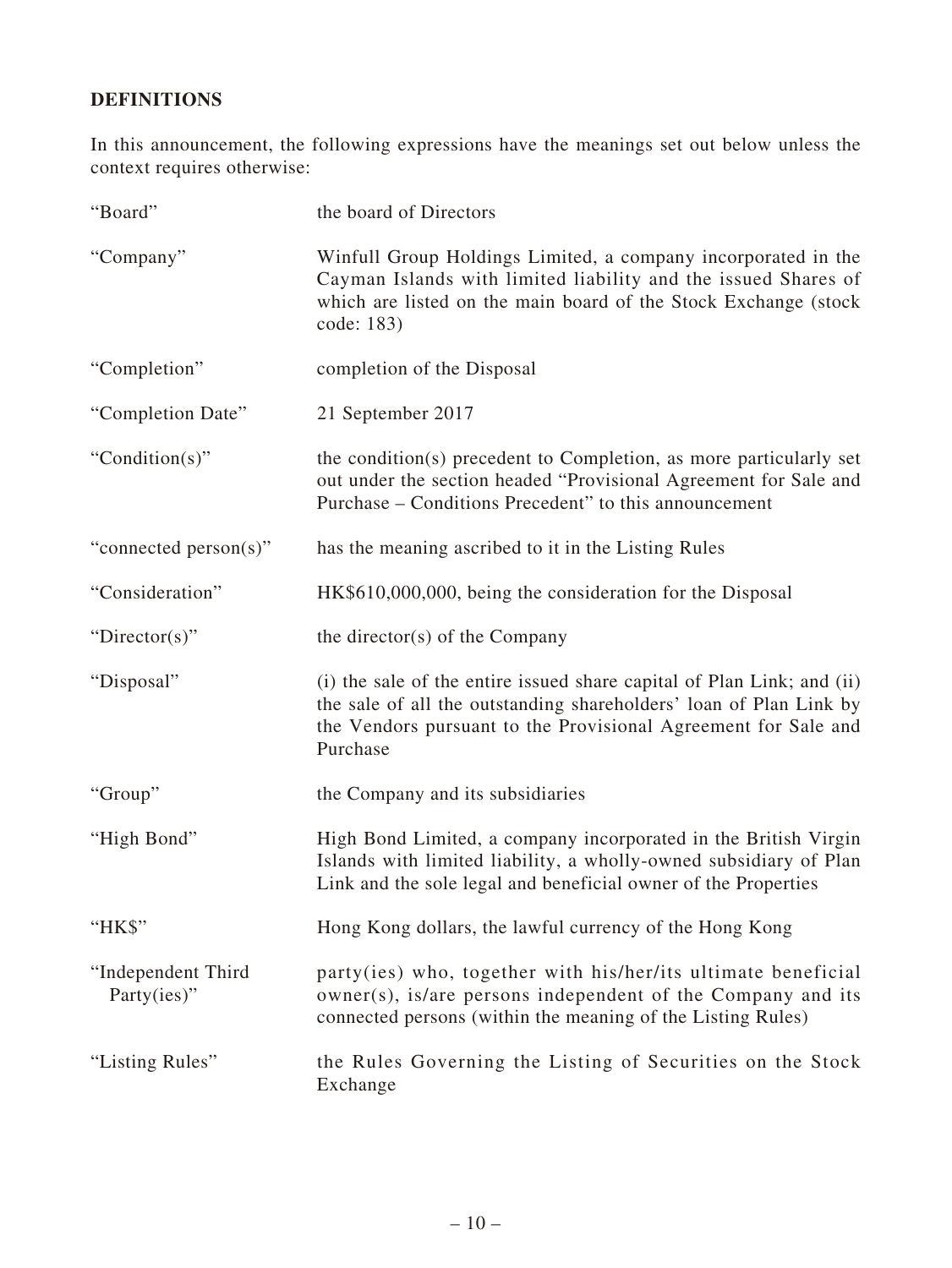| "Macro Win"                                       | Macro Win Limited, a company incorporated in the British Virgin<br>Islands with limited liability and a wholly-owned subsidiary of<br>Plan Link                                                                                                                                      |
|---------------------------------------------------|--------------------------------------------------------------------------------------------------------------------------------------------------------------------------------------------------------------------------------------------------------------------------------------|
| "Mr. Pong"                                        | Mr. Pong Wilson Wai San, an executive Director and one of the<br>controlling Shareholders (as defined in the Listing Rules)                                                                                                                                                          |
| "Party(ies)"                                      | the party (ies) to the Provisional Agreement for Sale and Purchase                                                                                                                                                                                                                   |
| "Plan Link"                                       | Plan Link Limited, a company incorporated in the British Virgin<br>Islands with limited liability and is owned as to 51% by World<br>Fair and 49% by Profit Vision                                                                                                                   |
| "Profit Vision"                                   | Profit Vision Investments Limited, a company incorporated in<br>Hong Kong with limited liability                                                                                                                                                                                     |
| "Properties"                                      | New Kowloon Inland Lot No.3715, Section A of New Kowloon<br>Inland Lot No.3715, Section E of New Kowloon Inland Lot<br>No.3715, Section F of New Kowloon Inland Lot No.3715, New<br>Kowloon Inland Lot No.3956, New Kowloon Inland Lot No.3957<br>and New Kowloon Inland Lot No.3958 |
| "Provisional Agreement"<br>for Sale and Purchase" | the provisional agreement for sale and purchase dated 1 June 2017<br>entered into among the Vendors, the Purchaser, the Vendors'<br>Guarantors and the Purchasers' Guarantor in relation to the<br>Disposal                                                                          |
| "Purchaser"                                       | Smart World Development Holdings Limited, a company<br>incorporated in the British Virgin Islands, being the purchaser<br>under the Provisional Agreement for Sale and Purchase and a<br>wholly-owned subsidiary of the Purchaser's Guarantor                                        |
| "Purchaser's Guarantor"                           | Country Garden Holdings Company Limited, a company<br>incorporated in the Cayman Islands with limited liability,<br>the shares of which are listed on the main board of the Stock<br>Exchange (stock code: 2007), and being the holding company of<br>the Purchaser                  |
| "Share $(s)$ "                                    | ordinary share(s) of HK\$0.01 each in the share capital of the<br>Company                                                                                                                                                                                                            |
| "Shareholder(s)"                                  | $holder(s)$ of issued $Share(s)$                                                                                                                                                                                                                                                     |
| "Stock Exchange"                                  | The Stock Exchange of Hong Kong Limited                                                                                                                                                                                                                                              |
| "Target Group"                                    | Plan Link and its subsidiaries, including High Bond, Macro Win<br>and Wofeng Holding                                                                                                                                                                                                 |